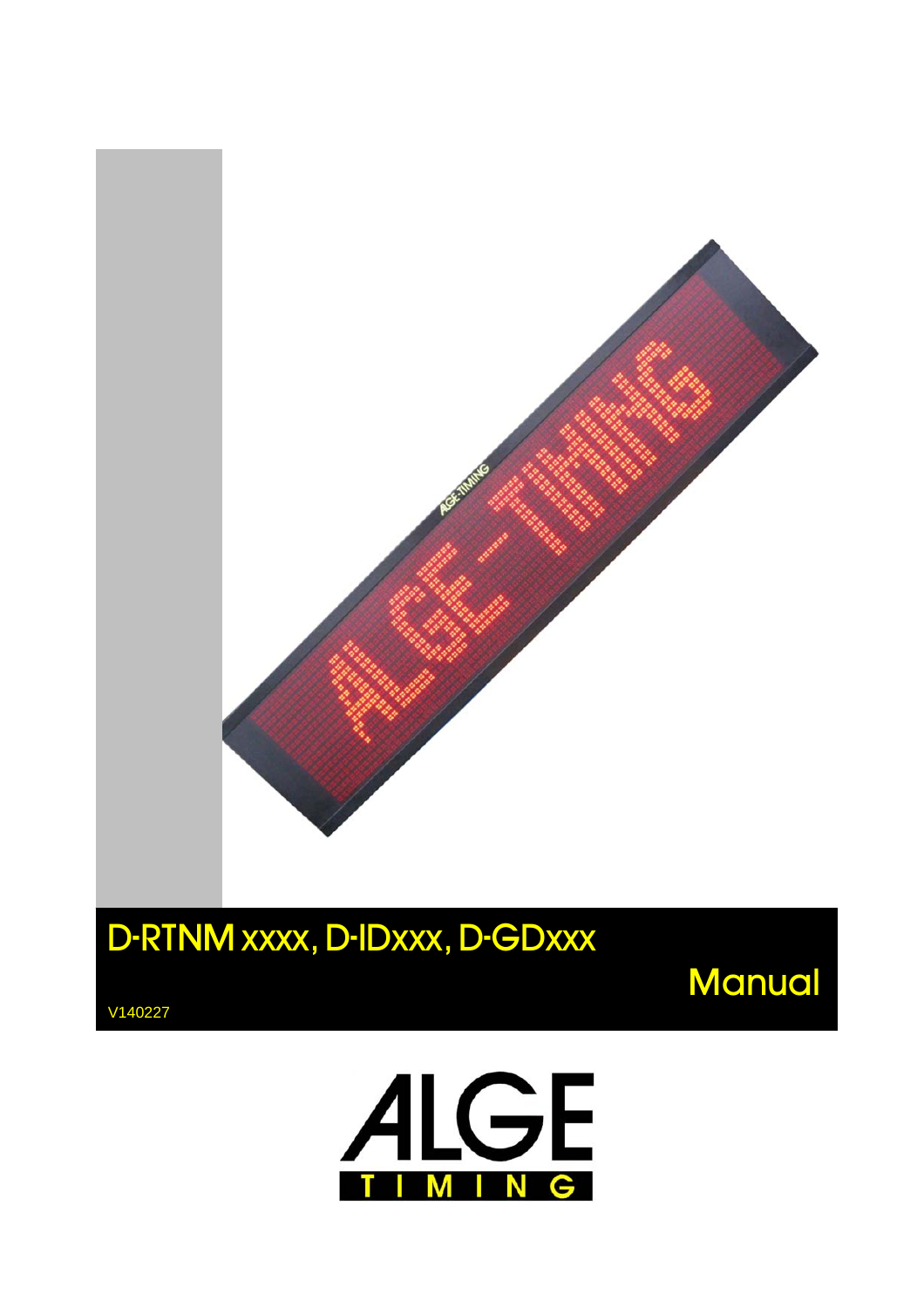

#### **Important Information**

#### **General**

Before using your ALGE-TIMING device read the complete manual carefully. It is part of the device and contains important information about installation, safety and its intended use. This manual cannot cover all conceivable applications. For further information or in case of problems that are mentioned not at all or not sufficiently detailed, please contact your **ALGE-TIMING** representative. You can find contact details on our homepage [www.alge-timing.com](http://www.alge-timing.com/)

#### **Safety**

Apart from the information of this manual all general safety and accident prevention regulations of the legislator must be taken into account.

The device must only be used by trained persons. The setting-up and installation must only be executed according to the manufacturer's data.

#### **Intended Use**

The device must only be used for its intended applications. Technical modifications and any misuse are prohibited because of the risks involved! ALGE-TIMING is not liable for damages that are caused by improper use or incorrect operation.

#### **Power supply**

The stated voltage on the type plate must correspond to voltage of the power source. Check all connections and plugs before usage. Damaged connection wires must be replaced immediately by an authorized electrician. The device must only be connected to an electric supply that has been installed by an electrician according to IEC 60364-1. Never touch the mains plug with wet hands! Never touch live parts!

#### **Cleaning**

Please clean the outside of the device only with a smooth cloth. Detergents can cause damage. Never submerge in water, never open or clean with wet cloth. The cleaning must not be carried out by hose or high-pressure (risk of short circuits or other damage).

#### **Liability Limitations**

All technical information, data and information for installation and operation correspond to the latest status at time of printing and are made in all conscience considering our past experience and knowledge. Information, pictures and description do not entitle to base any claims. The manufacturer is not liable for damage due to failure to observe the manual, improper use, incorrect repairs, technical modifications, use of unauthorized spare parts. Translations are made in all conscience. We assume no liability for translation mistakes, even if the translation is carried out by us or on our behalf.

#### **Disposal**

If a label is placed on the device showing a crossed out dustbin on wheels (see drawing), the European directive 2002/96/EG applies for this device.

Please get informed about the applicable regulations for separate collection of electrical and electronical waste in your country and do not dispose of the old devices as household waste. Correct disposal of old equipment protects the environment and humans against negative consequences!



#### **Copyright by** ALGE-TIMING **GmbH**

All rights reserved. Any duplication, either in full or in part, requires the prior written consent of the copyright holder.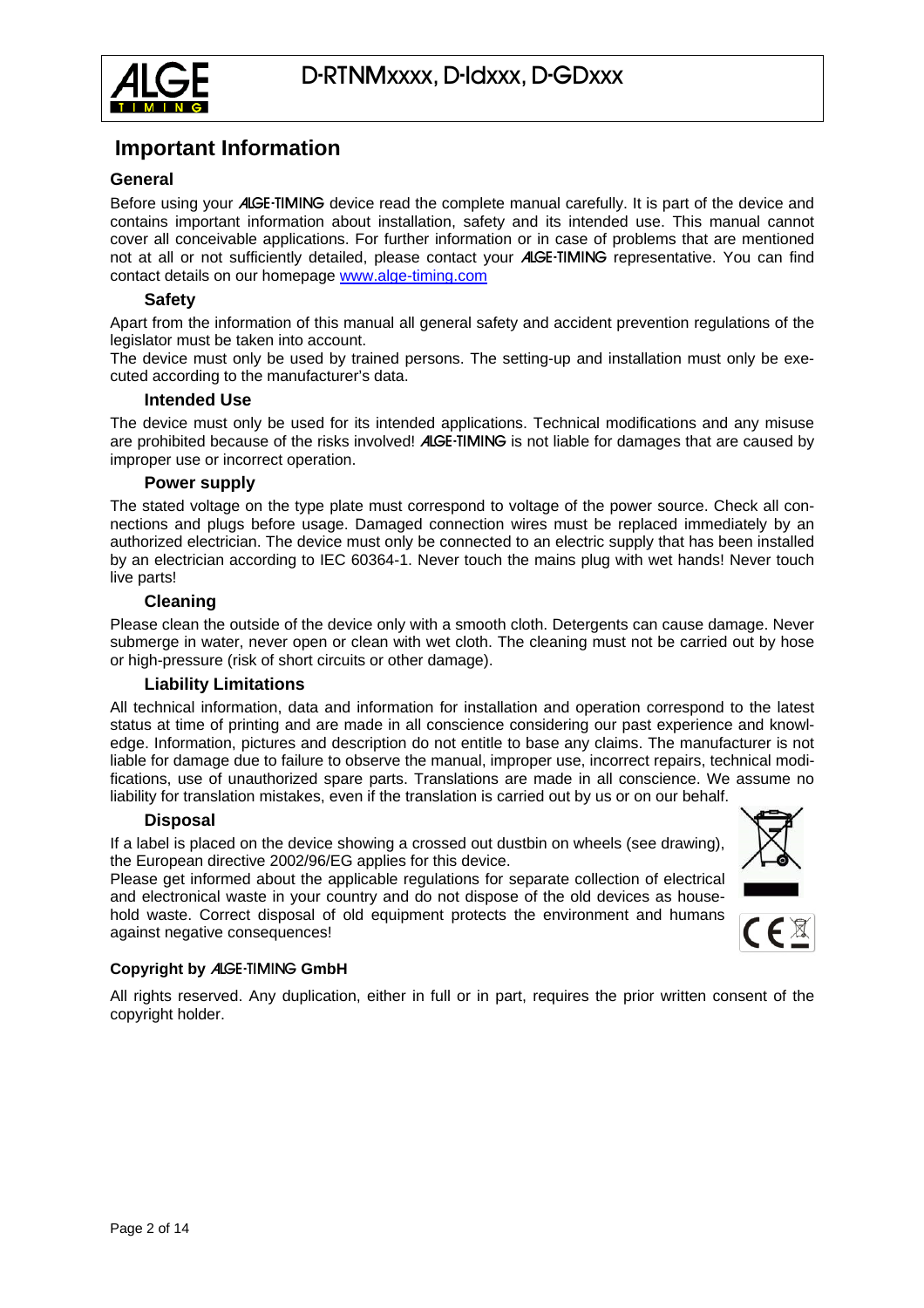

### <span id="page-2-0"></span>**Declaration of Conformity**

We declare that the following products comply with the requirements of the listed standards. Parts that we use in the product are CE certificated by the manufacturers and ALGE-TIMING GmbH does not change them.

#### We, ALGE-TIMING **GmbH Rotkreuzstrasse 39 A-6890 Lustenau**

Declare under our sole responsibility, that the display board:

# **D-RTNM**

and its models of the series P1V1, P1V2, P1V3, P3, P4, P7 and P12 is in conformity with the following standard(s) or other normative documents(s):

- Safety: IEC 60950:1999 / EN 60950:2000 EN 60335-1:2002 + A11:2004 + A1:2004 + A12:2006 + A2:2006
- EMC: EN55022:2006+A1:2007 EN55024:1998+A1:2001+A2:2003 EN61000 3-2:2006 EN61000 3-3:1995+A1:2001+A2:2005

#### **Additional Information:**

The product herewith complies with the requirements of the Low Voltage Directive 73/23/EEC, also the EMC Directive 2004/108EG and accordingly carries the CE-marking.

Lustenau, 30.11.2010 ALGE-TIMING GmbH

Albert Vetter

 Albert Vetter (General Manager)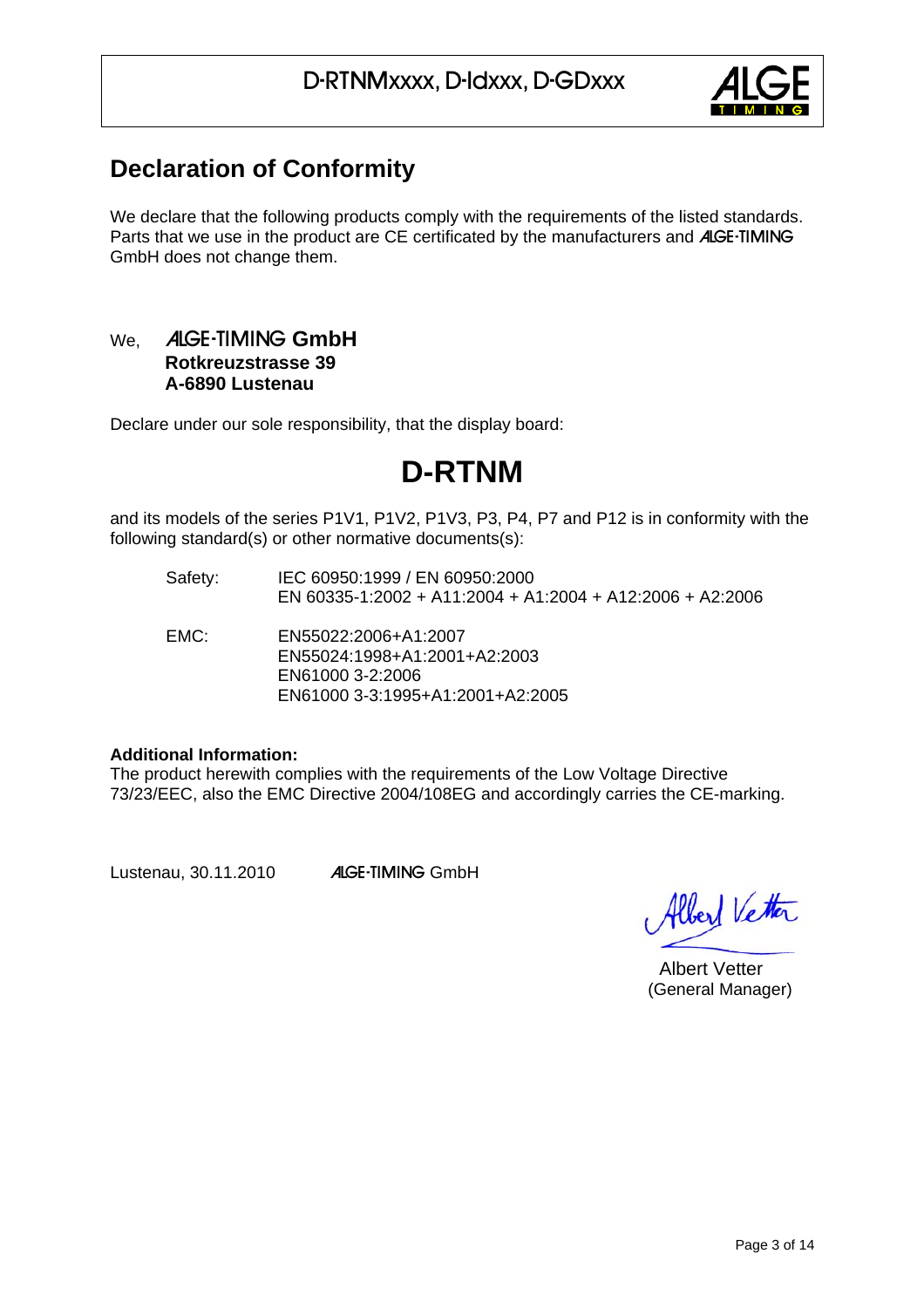

# **Table of Content**

**Copyright by:** 

**ALGE-TIMING GmbH** Rotkreuzstrasse 39 A-6890 Lustenau Telefon: +43 5577-85966 Fax: +43 5577-85966-4 e-Mail: office@alge-timing.com Internet: http://www.alge-timing.com **Version: 140227**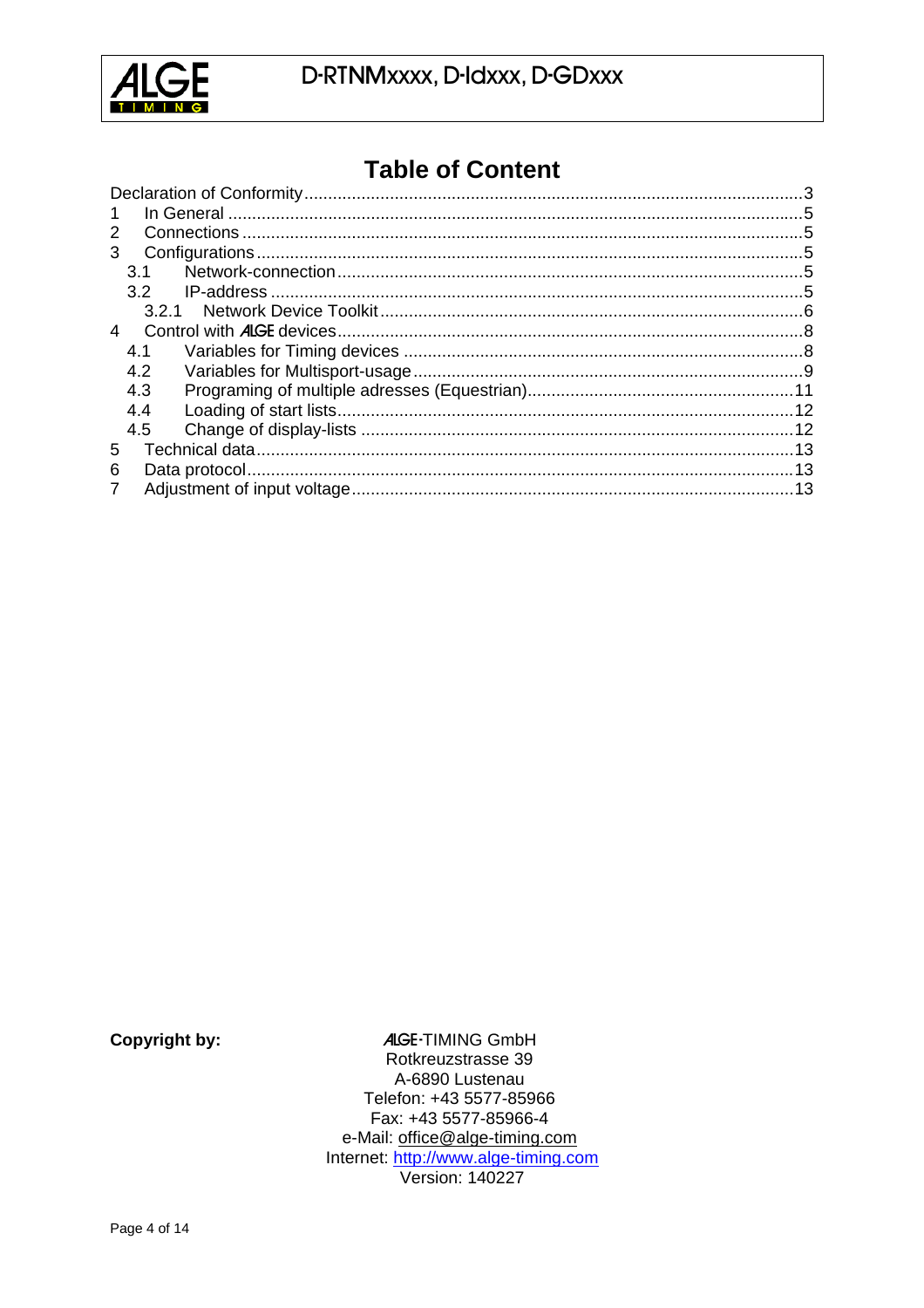

#### *Subject to changes.*

## <span id="page-4-0"></span>**1 In General**

This manual applies for all D-IDxx, D-RTNMxx and D-GDxx LED-Matrix display systems. Between all of these diplay systems the only differences are at the pixel spacings and the resolution.

### **2 Connections**

<span id="page-4-1"></span>

# <span id="page-4-2"></span>**3 Configurations**

All LED-fullmatrix-displayboard of type D-xxx will be configured with the PC-Software DisplayStudio. Please refer to the separate manual for this DisplayStudio software.

### <span id="page-4-3"></span>*3.1 Network-connection*

Together with your D-xxx displayboard, a "Cross-Patch" network-cable is provided. This enables a direct connection between control-computer and displayboard. In case that the displayboard is used in a network with hubs and switches, you have to use a simple networkcable (straight) instead of the "Cross-Patch" cable.

### <span id="page-4-4"></span>*3.2 IP-address*

IP-addresses enable a logic addressing of devices (hosts) in IP-networks like e.g. the internet. One host possesses at least one unique IP-address. An IP-address of IP version 4 normally appears as a series of four figures between 0 and 255, while each will be separated by a dot, e.g. 192.168.0.34 or 127.0.0.1.

Every used device within a network must possess an own unique IP-address!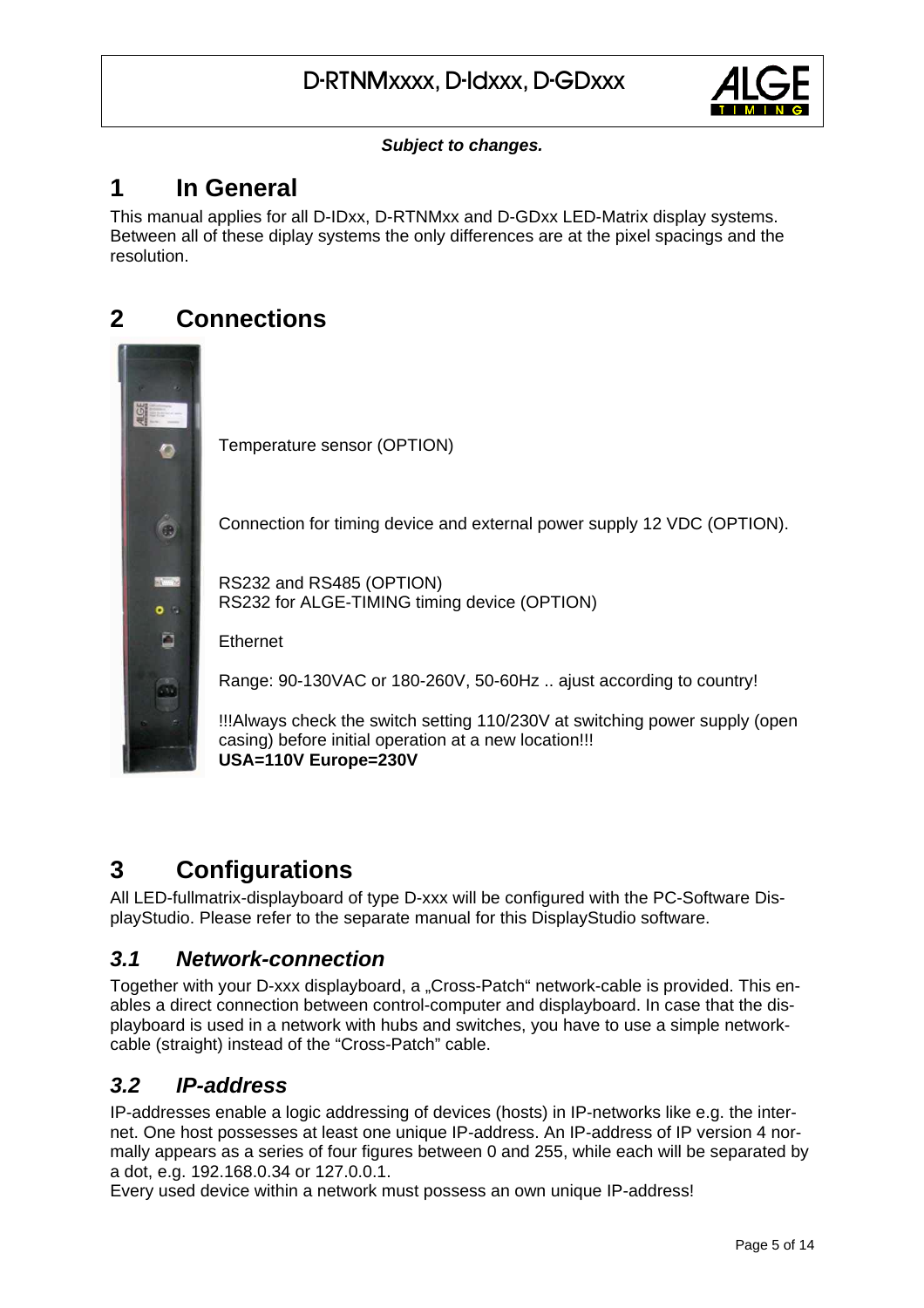

This means that there are at most  $2^{32}$  possibilities (4.3 billion addresses!).

D-xxx displayboards must receive an appropriate IP-address for communication with the PC-Software DisplayStudio. Also the computer at which DisplayStudio is installed must be configured correctly.

In order to configure an IP-address of a D-xxx displayboard in a non-configured network, a special cofiguration-software is installed together with the installation of DisplayStudio.

At point 3.2.1 you can find a description for adjusting an IP-address with the help of Network Device Toolkit.

#### <span id="page-5-0"></span>**3.2.1 Network Device Toolkit**

This program serves for basic adjustments like setting the IP-address at your displayboard D-xxx.

Below we describe how an IP-address of a displayboard can be arranged for its network. If you use a network with more than 2 user, these settings should be managed by a system administrator.

- Connect displayboard D-xxx with provided "Cross-Patch" to the computer and switch on both devices.
- Start PC-Software programs ALGE-TIMING DisplayStudio Network Device **Toolkit**



Afterwards click button "Search" in the program.



 If the IP-address appears in red like in the example above, you have to change the address. If several IP-addresses are found, several displayboards are connected to the network. The displayboards can be distinguished from each other by the figures in front of the IP-address. This is the internal unique serial number.

For this click on button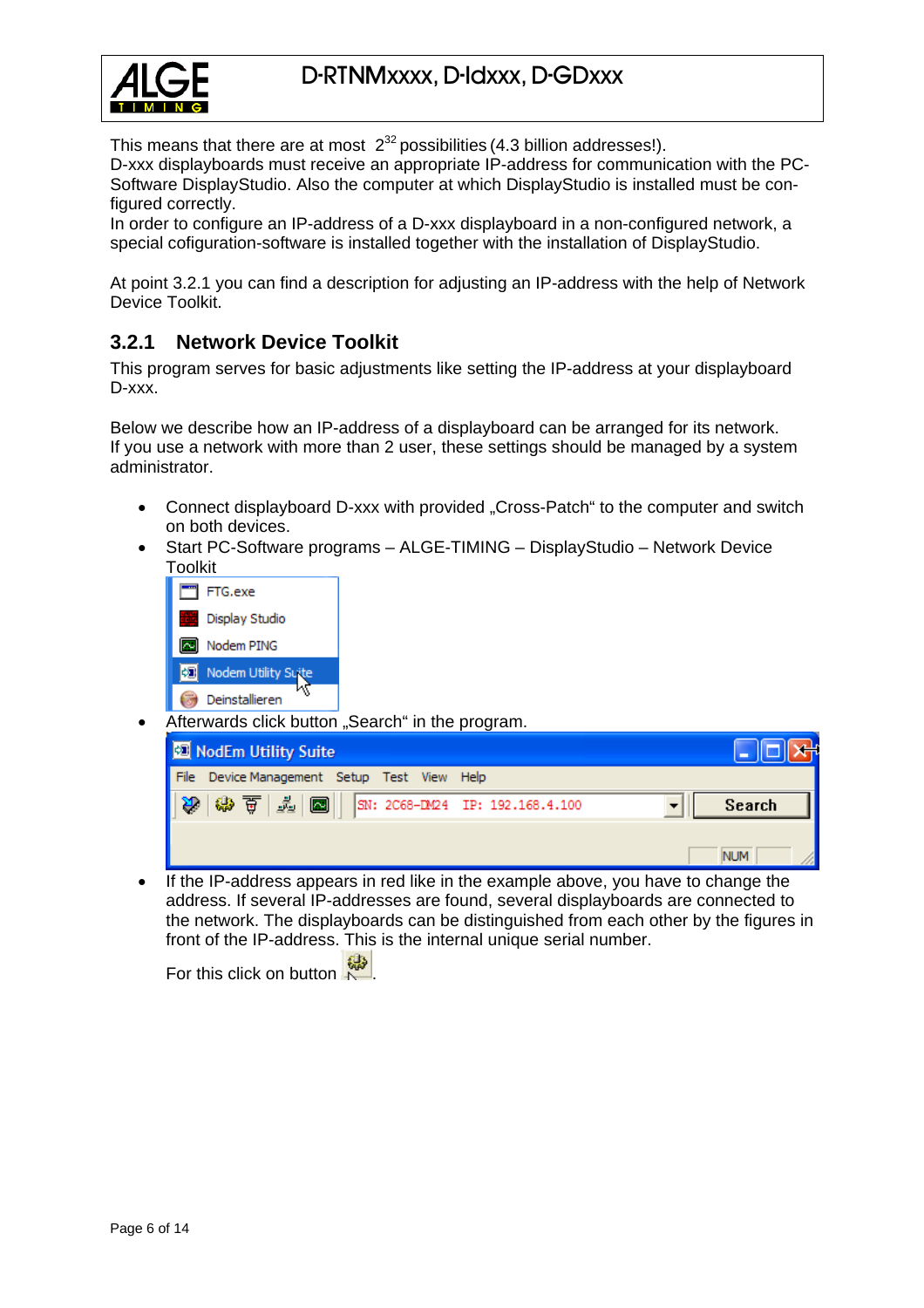

Configuration window to set the local IP-address for displayboard D-xxx opens.

| NodEm Setup - 192.168.4.100 |                                             |  |  |  |  |  |
|-----------------------------|---------------------------------------------|--|--|--|--|--|
|                             | Host IP Configuration                       |  |  |  |  |  |
| Computer Name: IBM-ROMAN    |                                             |  |  |  |  |  |
| Host IP Address:            | 192.168. 1.114                              |  |  |  |  |  |
|                             | Host Subnet Mask:   255.255.255. 0          |  |  |  |  |  |
| Host Gateway:               | 192.168.1.253                               |  |  |  |  |  |
| Ethernet Address:           | NodEm IP Configuration<br>00-06-55-01-11-C2 |  |  |  |  |  |
| IP Address:                 | 192.168.4.100                               |  |  |  |  |  |
| Subnet Mask:                | 255.255.255.0                               |  |  |  |  |  |
| Gateway:                    | 192.168.1.253                               |  |  |  |  |  |
| Change                      |                                             |  |  |  |  |  |
|                             |                                             |  |  |  |  |  |

IP-address of the computer

Net mask, only filters suitable addresses. In the example, the first 3 figures of all connected computers must correspond if the network is to work (192.168.1.xxx)

Present IP-address of displayboard.

Present net mask.

Present adjusted gateway.

**Remarks for red framed boxes:** here the first three lines of figures have to correspond in order to guarantee a communication between computer and display board! (In the above example the figure 4 would have to be replaced by a 1 in the lower red framed box so that the first three lines of figures correspond with those in the upper box. Click on Change – the formerly red figure should now be black.)

 You have to change the IP-addresses as mentioned below so that the displayboard can communicate with the computer.

ATTENTION!: You should never use the addresses xxx.xxx.xxx.1 or xxx.xxx.xxx.255, since these IP-addresses were formerly used for special network applications. We cannot guarantee that these addresses will work properly!

| NodEm IP Configuration                 |               |  |  |  |
|----------------------------------------|---------------|--|--|--|
| 00-06-55-01-11-C2<br>Ethernet Address: |               |  |  |  |
| IP Address:                            | 192.168.1.100 |  |  |  |
| Subnet Mask:                           | 255.255.255.0 |  |  |  |
| Gateway:                               | 192.168.1.253 |  |  |  |
| Change                                 |               |  |  |  |
|                                        |               |  |  |  |

• After activating the button "Change", the IP-address in the search window of Network Device Toolkit will turn black. Now you have an operating network.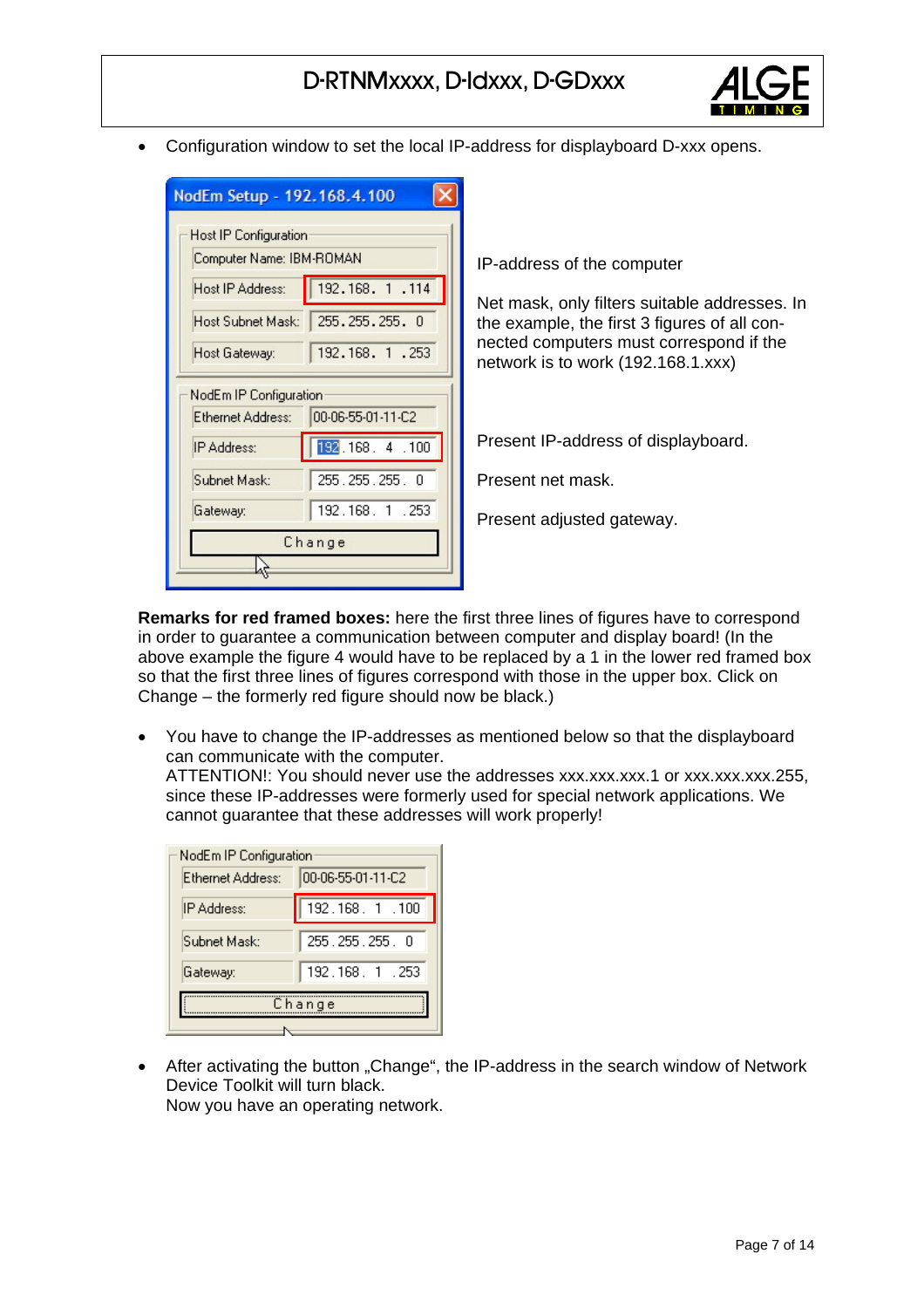

**IMPORTANT!** With WindowsXP, Sevicepack2, the communication via netwerk must be released at the first start of the application.

| <b>Windows-Sicherheitswarnung</b>                                                                                                                                                                                                                                                                 |  |
|---------------------------------------------------------------------------------------------------------------------------------------------------------------------------------------------------------------------------------------------------------------------------------------------------|--|
| Der Windows-Firewall hat aus Sicherheitsgrunden einige<br>Funktionen dieses Programms geblockt.                                                                                                                                                                                                   |  |
| Soll dieses Programm weiterhin geblockt werden?                                                                                                                                                                                                                                                   |  |
| <b>NodEm Utility Suite Application</b><br>Name:<br>Herausgeber:<br>Yipee Inc.                                                                                                                                                                                                                     |  |
| Nicht met blocken<br>Emeut nachfragen<br>Weiterhin blocken                                                                                                                                                                                                                                        |  |
| Der Windows-Firewall hat die Annahme von Verbindungen aus dem Internet oder<br>einem anderen Netzwerk für dieses Programm geblockt. Sie können die Sperrung<br>aufheben, wenn Sie das Programm kennen oder dem Herausgeber trauen. Wann<br>sollte die Sperrung eines Programms aufgehoben werden? |  |

If you fail to do so, Network Device Toolkit and DisplayStudio cannot communicate with the displayboard!!

This release can also be subsequently set at your computer. At "System control" – "Safety center" – "Window-Firewall" you can adjust the necessary changes. Please also refer to the manual of your operation system!

# <span id="page-7-0"></span>**4 Control with** ALGE **devices**

The D-RTNM display-systems possess an internal storage and an interface which allow timing devices as TDC8001, Timy or Multisport console D-CKN to change lists and to display running times, scores, fouls, start numbers, ranks and names to the start numbers. The layout of the displayboard can be programmed freely with the help of variables.

The below described variables are added as text to a list and will then show the requested data at the corresponding positions.

| \$ Variable   | <b>Describtion</b>                                             |
|---------------|----------------------------------------------------------------|
| <b>\$D195</b> | Name of the bib last received from the scoreboard software     |
| \$D196        | Current time from timing-device, automatic format, hh:mm:ss.th |
| \$D197        | Current rank sent by timing-device                             |
| <b>\$D198</b> | Current bib sent by timing-device                              |
| \$D199/nn     | Name of current bib, nn length of field in characters, max. 16 |
| \$D200        | Nation of current bib                                          |
| \$D201        | Club of current bib                                            |
| \$s000        | Name of bib 001-999                                            |
| \$sA00        | Nationality of bib A00-A99=000-099; B00-B99=100-199;           |
| \$sa00/nn     | Club of bib a00-a99=000-099; b00-b99=100-199;                  |
|               | nn length of field in characters, max. 10                      |
| \$D000-\$D194 | Byte from data string                                          |

#### <span id="page-7-1"></span>*4.1 Variables for Timing devices*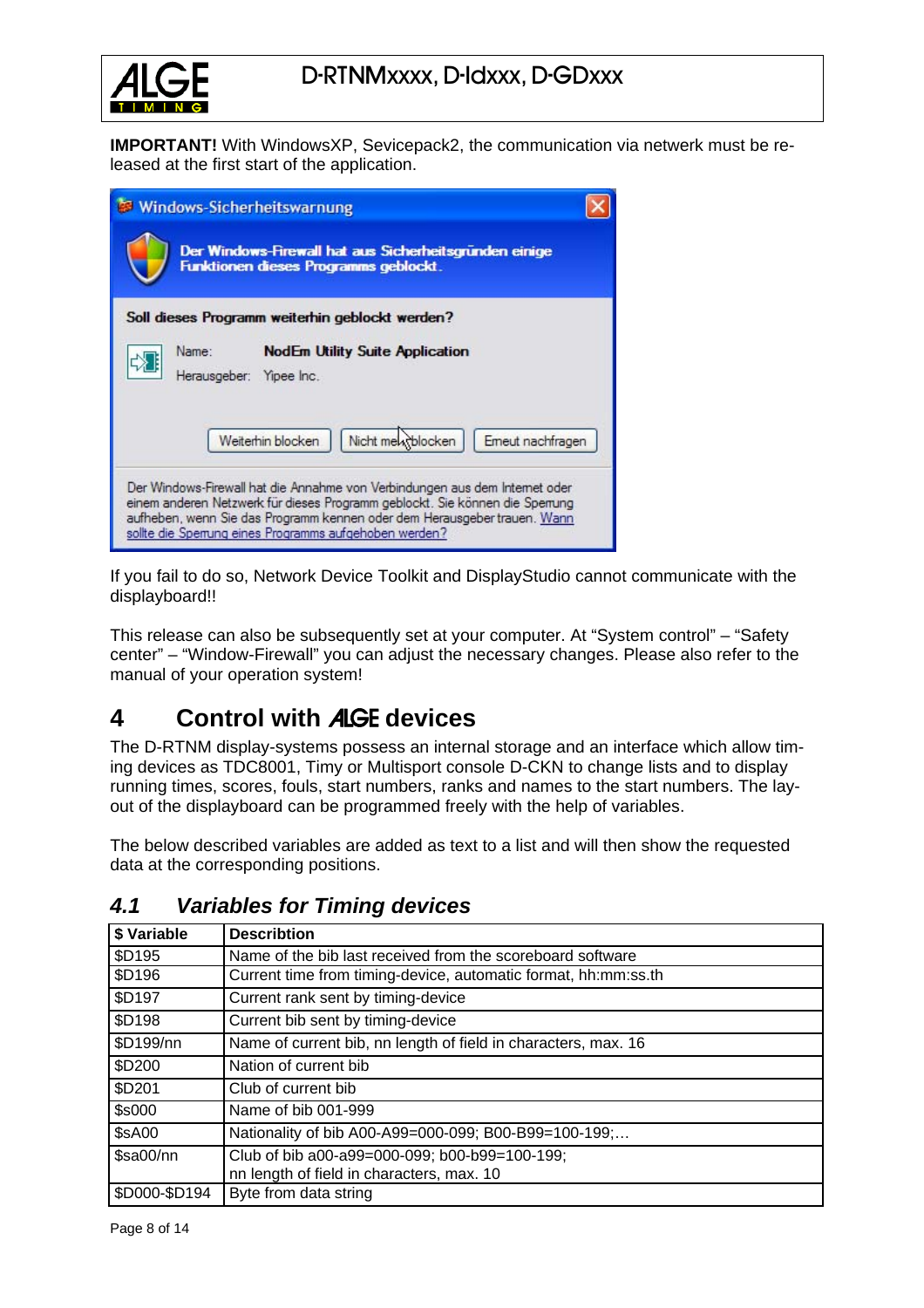

Example:



| \$ Variable  | <b>Description</b>                                                                 |
|--------------|------------------------------------------------------------------------------------|
| \$B00        | Score HOME - 3 digit, clear leading zeros                                          |
| \$B01        | Score GUEST - 3 digit, clear leading zeros                                         |
| \$B02        | <b>Time minutes</b>                                                                |
| <b>\$B03</b> | Time seconds                                                                       |
| \$B04        | Time 1/10 seconds                                                                  |
| \$B05        | Remaining TimeOut time                                                             |
| \$B06        | HOME team name                                                                     |
| \$B07        | <b>GUEST</b> team name                                                             |
| \$B08        | GUEST team name, left allignment                                                   |
| \$B09        | Number of fouls HOME team                                                          |
| \$B10        | Number of fouls GUEST team                                                         |
| \$B11        | Last player who committed a foul                                                   |
| <b>\$B12</b> | Number of fouls for that player                                                    |
| \$B13*       | 1 point ratio HOME team                                                            |
| \$B14*       | 2 points ratio HOME team                                                           |
| \$B15*       | 3 points ratio HOME team                                                           |
| \$B16*       | 2 and 3 points ratio HOME team, field                                              |
| \$B17*       | Number of fouls HOME team                                                          |
| \$B18*       | 1 point ratio GUEST team                                                           |
| \$B19*       | 2 points ratio GUEST team                                                          |
| \$B20*       | 3 points ratio GUEST team                                                          |
| \$B21*       | 2 and 3 points ratio GUEST team, field                                             |
| \$B22*       | Number of fouls GUEST team                                                         |
| \$B23*       | Name of the team exchanging player(s)                                              |
| \$B24        | Penalty1 HOME in format PP mm:ss (PP - player number, mm - minutes, ss - seconds)  |
| <b>\$B25</b> | Penalty2 HOME in format PP mm:ss (PP - player number, mm - minutes, ss - seconds)  |
| \$B26        | Penalty1 GUEST in format PP mm:ss (PP - player number, mm - minutes, ss - seconds) |
| \$B27        | Penalty2 GUEST in format PP mm:ss (PP - player number, mm - minutes, ss - seconds) |
| \$B28        | Misconduct penalty HOME in format MPP mm:ss (M - sign for misconduct               |
|              | PP - player number, mm - minutes, ss - sekonds)                                    |
| \$B29        | Misconduct penalty GUEST in format MPP mm:ss<br>$(M - sign for misconduct)$        |
|              | PP - player number, mm - minutes, ss - sekonds)                                    |
| \$B30        | Score HOME in 1. time period                                                       |
| \$B31        | Score GUEST in 1. time period                                                      |
| \$B32        | Score HOME in 2. time period                                                       |
| \$B33        | Score GUEST in 2. time period                                                      |
| \$B34        | Score HOME in 3. time period                                                       |
| \$B35        | Score GUEST in 3. time period                                                      |

# <span id="page-8-0"></span>*4.2 Variables for Multisport-usage*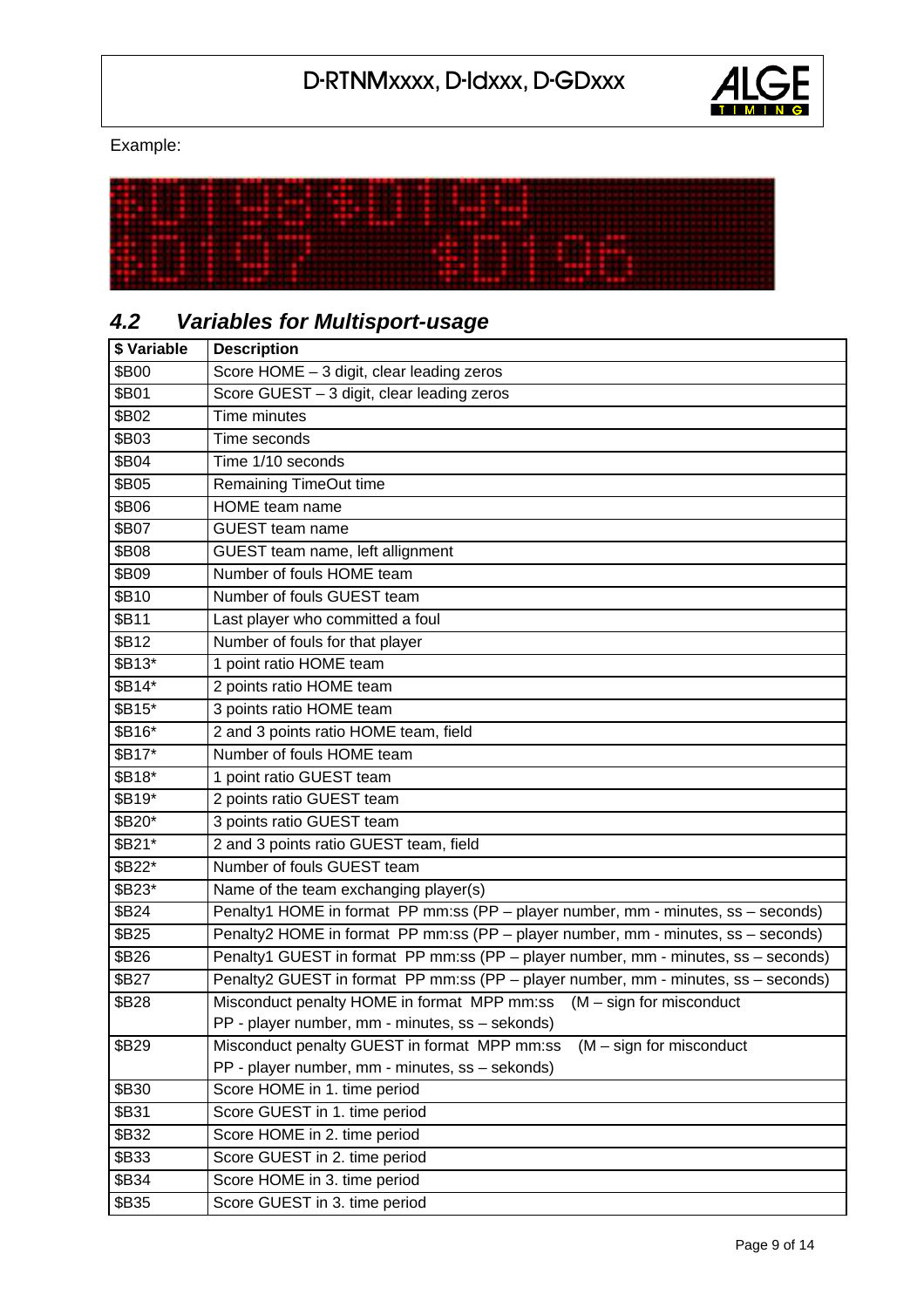

| \$B36              | Score HOME in 4. time period                                                                      |
|--------------------|---------------------------------------------------------------------------------------------------|
| \$B37              | Score GUEST in 4. time period                                                                     |
| \$B38              | Sign for ball possession HOME or set HOME (volleyball)                                            |
| \$B39              | Sign for ball possession GUEST or set GUEST (volleyball)                                          |
| \$B40              | Game Period (has value E for extra time period)                                                   |
| \$B41              | Number of timeouts HOME team                                                                      |
| <b>\$B42</b>       | Number of timeouts GUEST team                                                                     |
| <b>\$B43</b>       | <b>Attacking Time</b>                                                                             |
| <b>\$B44</b>       | Attacking Time or TimeOut                                                                         |
| <b>\$B45</b>       | Penalty HOME that expires first.<br>(when only one penalty is shown format: PP mm:ss)             |
| \$B46              | Penalty GUEST that expires first.<br>(when only one penalty is shown format: PP mm:ss)            |
| \$B47              | Misconduct penalty HOME that expires first<br>(when only one penalty is shown format: MPP mm:ss)  |
| \$B48              | Misconduct penalty GUEST that expires first<br>(when only one penalty is shown format: MPP mm:ss) |
| <b>\$B49</b>       | Score HOME - two digit score (format xx)                                                          |
| \$B50              | Score GUEST - two digit score (format xx)                                                         |
|                    |                                                                                                   |
| \$Hxx*             | HOME player name, xx is player number from 00 to 99                                               |
| \$H9:*             | HOME coach name                                                                                   |
| \$H9;*             | GUEST coach name                                                                                  |
| $$H9<$ *           | 1st referee                                                                                       |
| $$H9=$ *           | 2nd referee                                                                                       |
| $$H9$ <sup>*</sup> | official delegate                                                                                 |
| \$H9?*             | Number of spectators                                                                              |
| \$Gxx*             | GUEST player name, xx is player number from 00 to 99                                              |
| \$Pxx*             | Player name leaded with player number. Depending on xx is:                                        |
|                    | 0-4 5 Home players currently in the field                                                         |
|                    | 5-9 5 Guest players currently in the field                                                        |
|                    | 10-14 Home players who were in the field                                                          |
|                    | 15-19 Guest players who were in the field                                                         |
|                    | 20-24 Home players who were and who are currently in the field                                    |
|                    | 25-29 Guest players who were and who are currently in the field                                   |
|                    | 30-34 Players of the team exchanging player(s) who are currently in the game                      |
|                    | 40-44 Players of the team exchanging player(s) who were in the game                               |
|                    | 50-54 Players of the team exchanging player(s) who were and are in the game                       |
| \$hxx              | Home player name, typed from command console, xx can be 0-11                                      |
| \$gxx              | Guest player name, typed from command console, xx can be 0-11                                     |
| \$ixx              | Home player number, typed from command console, xx can be 0-11                                    |
| \$jxx              | Guest player number, typed from command console, xx can be 0-11                                   |
| \$Mxx              | Messages typed from command console, xx is message number, can be 00-19                           |

\* Those variables are entered from Scoreboard software or Basketball statistic software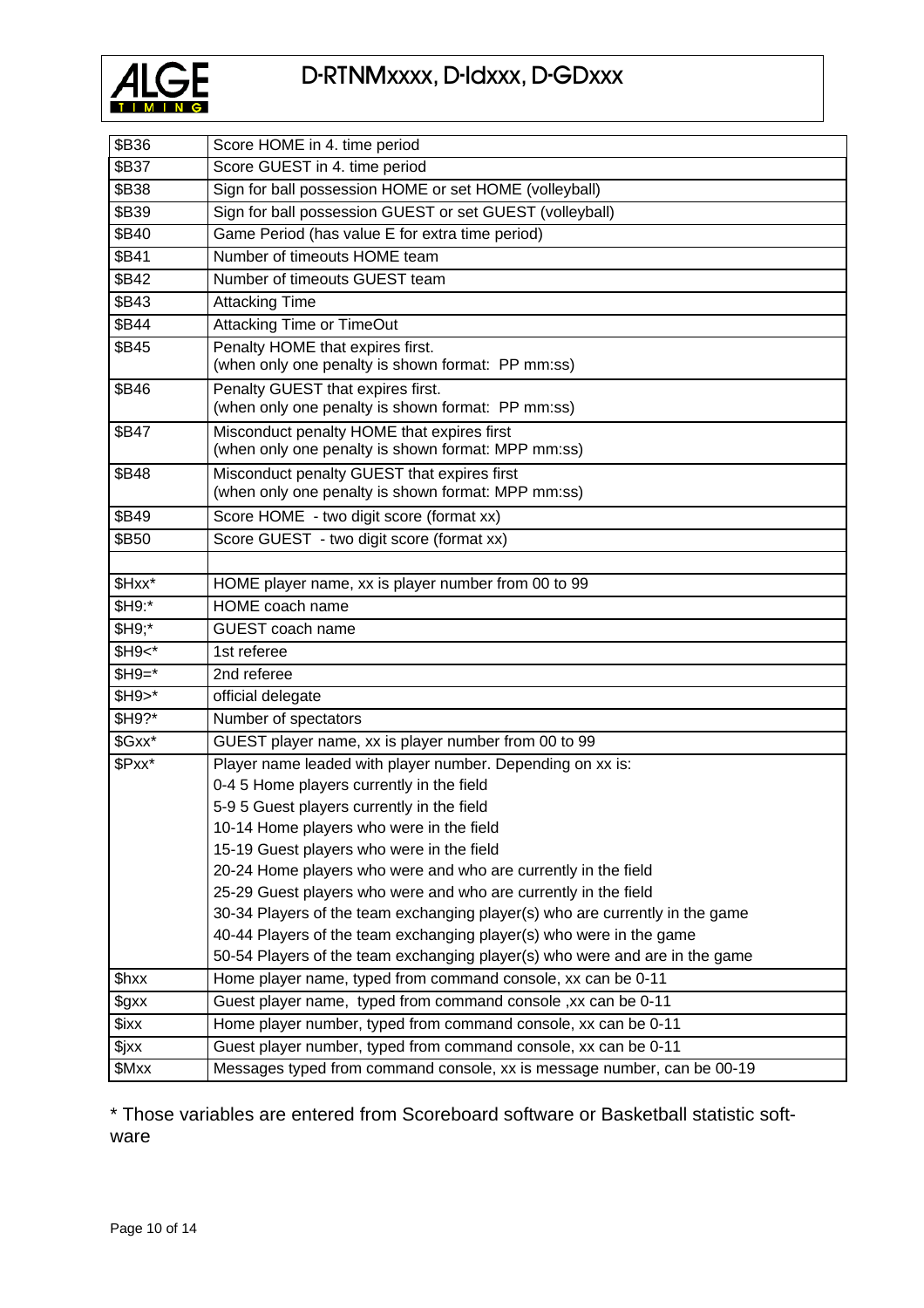

### <span id="page-10-0"></span>*4.3 Programing of multiple adresses (Equestrian)*

Before you can start please check if your D-RTNM supports the multiple adress packet processing under the parameter menu. If this setting is not exisitng please contact your local dealer to request a firmware whihc supports this function.

Now you have to change the yellow marked fields in the Parameter settings of your D-RTNM!

| Parameter von 192.168.1.35 |                                  |                  |           |                    | $\mathbf{x}$        |
|----------------------------|----------------------------------|------------------|-----------|--------------------|---------------------|
| Nr                         | Parameter                        | Wert             | Än        | Type               | $\hat{\phantom{a}}$ |
| 89<br>$\pm$                | Active Name List                 | О                | ÷.        | Uchar              |                     |
| 90<br>$+$                  | Disp. address                    |                  | $+$       | Uchar              |                     |
| 91<br>$\left  + \right $   | Alge comm, speed                 |                  | ÷.        | Uchar              |                     |
| 92<br>$\pm$                | Alge Buff.Len.                   | 25               | $+$       | Uchar              |                     |
| 93                         | Last packet recived              | 4130303420202020 | $\ddot{}$ | Char <sup>[]</sup> |                     |
| Multi address pack<br>e    |                                  |                  |           |                    |                     |
| 94<br>$\pm$                | Enable address packet processing |                  | $+$       | Uchar              |                     |
| 95                         | Number of address packets        | 10               |           | Uchar              |                     |
| 96<br>$\pm$                | Address packet max len.          | 40               |           | Uchar              |                     |
| 97                         | Address filter                   | ABCD0 EF         | $+$       | String             |                     |
| Nr:                        | Parameter:                       | Wert:            |           | Editierbar: Typ:   |                     |
|                            | Neu laden<br>Hex Werte           | Ändern           |           |                    |                     |
| Speichern                  | Wiederherst<br>Vorlage speichern | Write table      |           | schließen          |                     |

- Displayadress 1
- Alge comm.speed 0
- Alge Buff.Len. 25
- Enable address packet processing 1
- Adress filter **ABCD0 EF** (Important! Blank after the zero)

Now you can already start with the design of your layout. Following variables you can use to program the Layout for Equestrian.

| <b>Use</b>       | Variable            |
|------------------|---------------------|
| <b>BIB</b>       | \$D198              |
| Name of BIB      | <b>\$D199</b>       |
| Nation of BIB    | \$D200              |
| Club of BIB      | \$D201              |
| Time             | \$A051101\$A051305  |
| Penalty 2-digits | \$A050002           |
| Penalty 4-digits | \$A050002.\$A051902 |
| Rank             | \$A002002           |

Explanaition of such a Variable: \$A05aall

\$A05 IT will filter for the 5th charter in the adressfilter (blank)

- aa starting with the aa th character of the filtered datastring
- ll as many characters long

Example: 18 . 46.62 75 Datastring: Contains penalties and time! \$A050002.\$A051902 The point is shown as point on the display1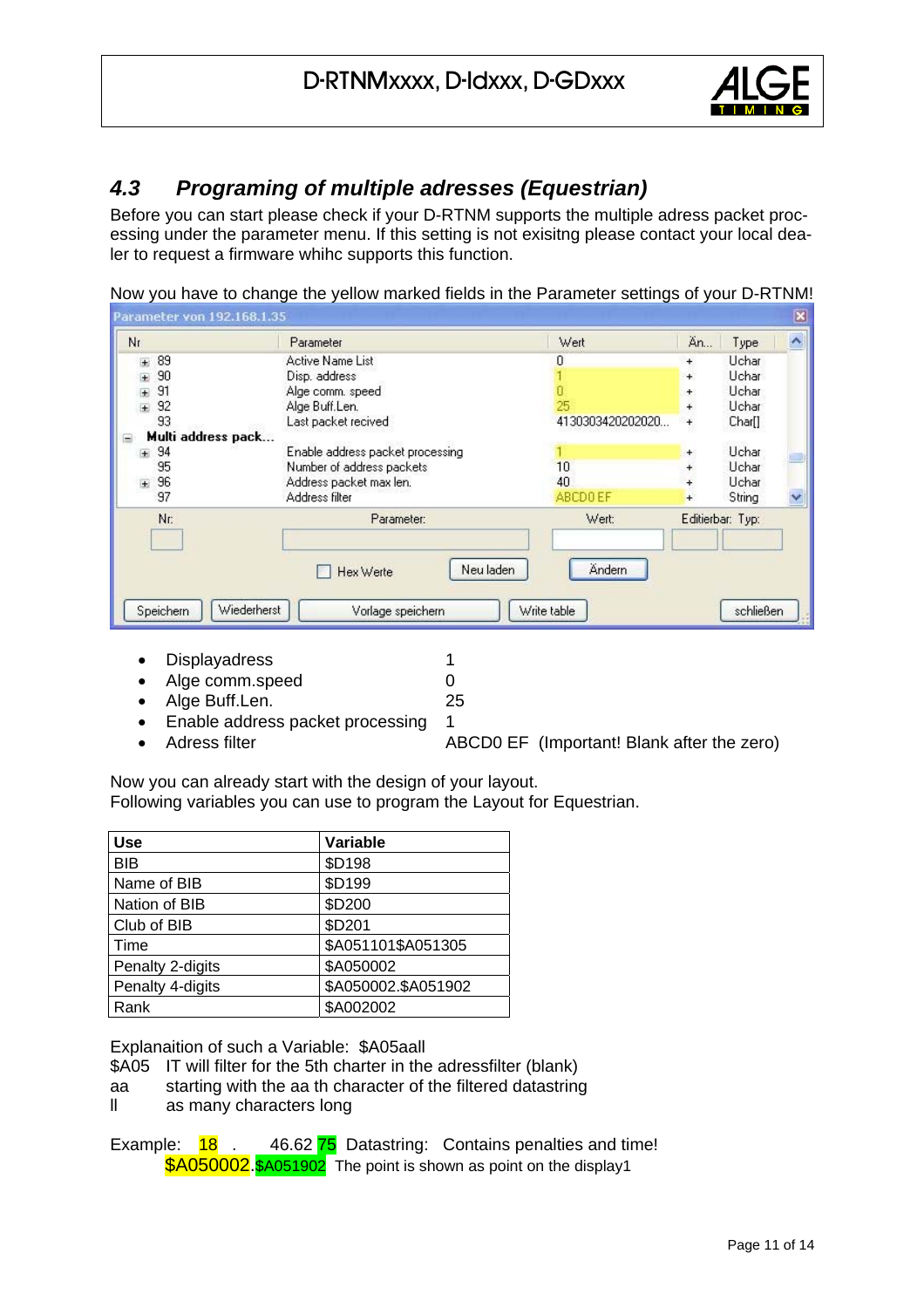

### <span id="page-11-0"></span>*4.4 Loading of start lists*

This function serves for the usage of the displayboard together with timing devices. Before the run starts, you can load a start list into the display.

This will remain stored until a new start list or a new display list will be loaded.

You can find the tool ExcelToDisplay in the DisplayStudio under tool – ExcelToDisplay.

| <b>Excel To Display Software</b>                                                                                                                                                                                                                                                 |      |
|----------------------------------------------------------------------------------------------------------------------------------------------------------------------------------------------------------------------------------------------------------------------------------|------|
| Player Names<br>1. L. Klaudia<br>2. S. Martina<br>3. G. Martina<br>4. N. Sonja<br>5. P. Kathar.<br>6. H. Ines<br>7. O. Nicole<br>8. N. Lorenz<br>9. J. Milos<br>10. T. Alex.<br>11. G. Ludwig<br>12. N. Bernh.<br>13. N. Felix<br>14. R. Arthur<br>15. D. Emma<br>16. M. Christ. |      |
| Open                                                                                                                                                                                                                                                                             | Send |
|                                                                                                                                                                                                                                                                                  | Exit |

With "open" you can load the excel –file.

With "send" you can transmit the start list to the display.

### <span id="page-11-1"></span>*4.5 Change of display-lists*

You can switch the active display-list by indicating special start numbers. In the DisplayStudio under "tools - parameter" you can find the item "serial communication", the adjustment for special startnumbers.

Beginning at this start number, you can add or activate up to 32 lists.

Recommandation: List 1 for programming timing List 2 for advertisement List 3 for advertisement etc.

If you add start number 902 at the TdC, the list 2 will be played once, afterwards the display will jump back to the list active before. 903 is list 3 etc.

If you would like to activate the list permanently, you have to indicate start number 932.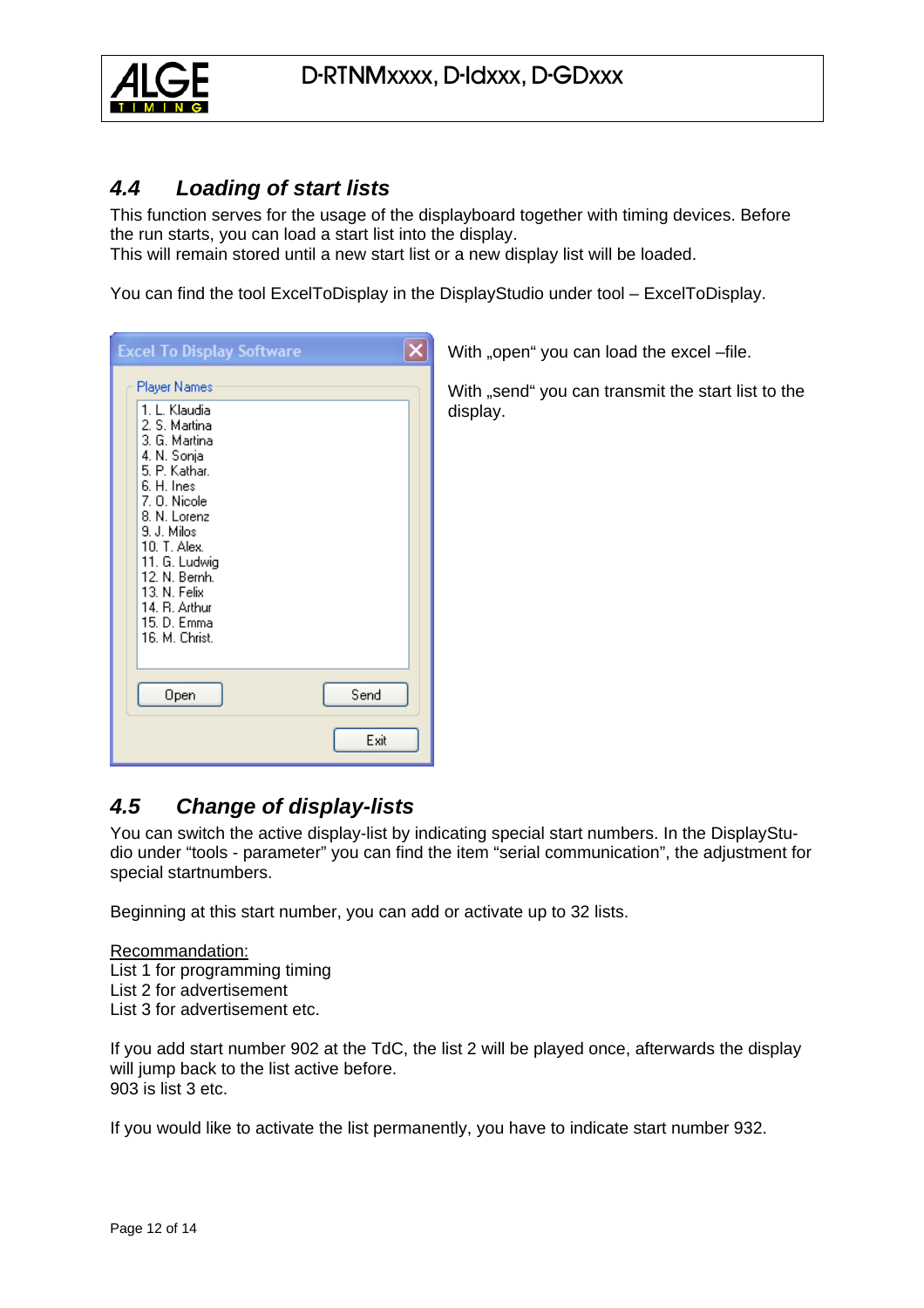

### **5 Technical data**

Here you can find a list of the most popular technical data of the different models. If your displayboard is not listed, please contact ALGE-TIMING for the technical data in detail.

<span id="page-12-0"></span>

| <b>Model</b>               | LED per<br><b>Pixel</b> | <b>Vertical</b><br><b>Pixel</b> | <b>Horizontal</b><br><b>Pixel</b> | <b>Vertical</b><br><b>Pixelpitch</b><br>(mm) | <b>Horizontal</b><br><b>Pixelpitch</b><br>(mm) | Length   Height<br>(mm) | (mm) | Depth<br>(mm) | <b>Usage</b> |
|----------------------------|-------------------------|---------------------------------|-----------------------------------|----------------------------------------------|------------------------------------------------|-------------------------|------|---------------|--------------|
| D-RTNM-P3-16x96-I          | 3                       | 16                              | 96                                | 21.6                                         | 21.6                                           | 2200                    | 400  | 97            | indoor       |
| D-RTNM-P3-16x160-L         | 3                       | 16                              | 160                               | 21.6                                         | 21.6                                           | 3500                    | 400  | 97            | indoor       |
| <b>ID-RTNM-P4-16x96-L</b>  | 4                       | 16                              | 96                                | 20.7                                         | 25.4                                           | 2200                    | 500  | 97            | indoor       |
| D-RTNM-P4-16x160-L         | 4                       | 16                              | 160                               | 20.7                                         | 25.4                                           | 3500                    | 500  | 97            | indoor       |
| D-RTNM-P3-16x96-O          | 3                       | 16                              | 96                                | 21.6                                         | 21.6                                           | 2200                    | 400  | 97            | outdoor      |
| <b>ID-RTNM-P3-16x160-O</b> | 3                       | 16                              | 160                               | 21.6                                         | 21.6                                           | 3500                    | 400  | 97            | outdoor      |
| D-RTNM-P4-16x96-O          | 4                       | 16                              | 96                                | 20.7                                         | 25.4                                           | 2200                    | 500  | 97            | outdoor      |
| <b>ID-RTNM-P4-16x160-O</b> | 4                       | 16                              | 160                               | 20.7                                         | 25.4                                           | 3500                    | 500  | 97            | outdoor      |

Additionally we have the following Pixelpitches for customized applications available.

| Model       | <b>LED</b><br>per<br><b>Pixel</b> | <b>Vertical</b><br><b>Pixelpitch</b><br>(mm) | <b>Horizontal</b><br><b>Pixelpitch</b><br>(mm) |
|-------------|-----------------------------------|----------------------------------------------|------------------------------------------------|
| D-RTNM-P1V1 |                                   | 10                                           | 10                                             |
| D-RTNM-P1V2 |                                   | 15                                           | 10                                             |
| D-RTNM-P1V3 |                                   | 15                                           | 15                                             |
| D-RTNM-P7   |                                   | 46,4                                         | 36,8                                           |
| D-RTNM-P12  | 12                                | 65,6                                         | 55,2                                           |

### <span id="page-12-1"></span>**6 Data protocol**

Data protocols are not publizied in the standard manual. On request, we will provide you with informal protocols in English!

# **7 Adjustment of input voltage**

<span id="page-12-2"></span>

The switching power supplies are situated in the casing (quantity according to type of display).

All switching power supplies have to be commutated to the corresponding input voltage!